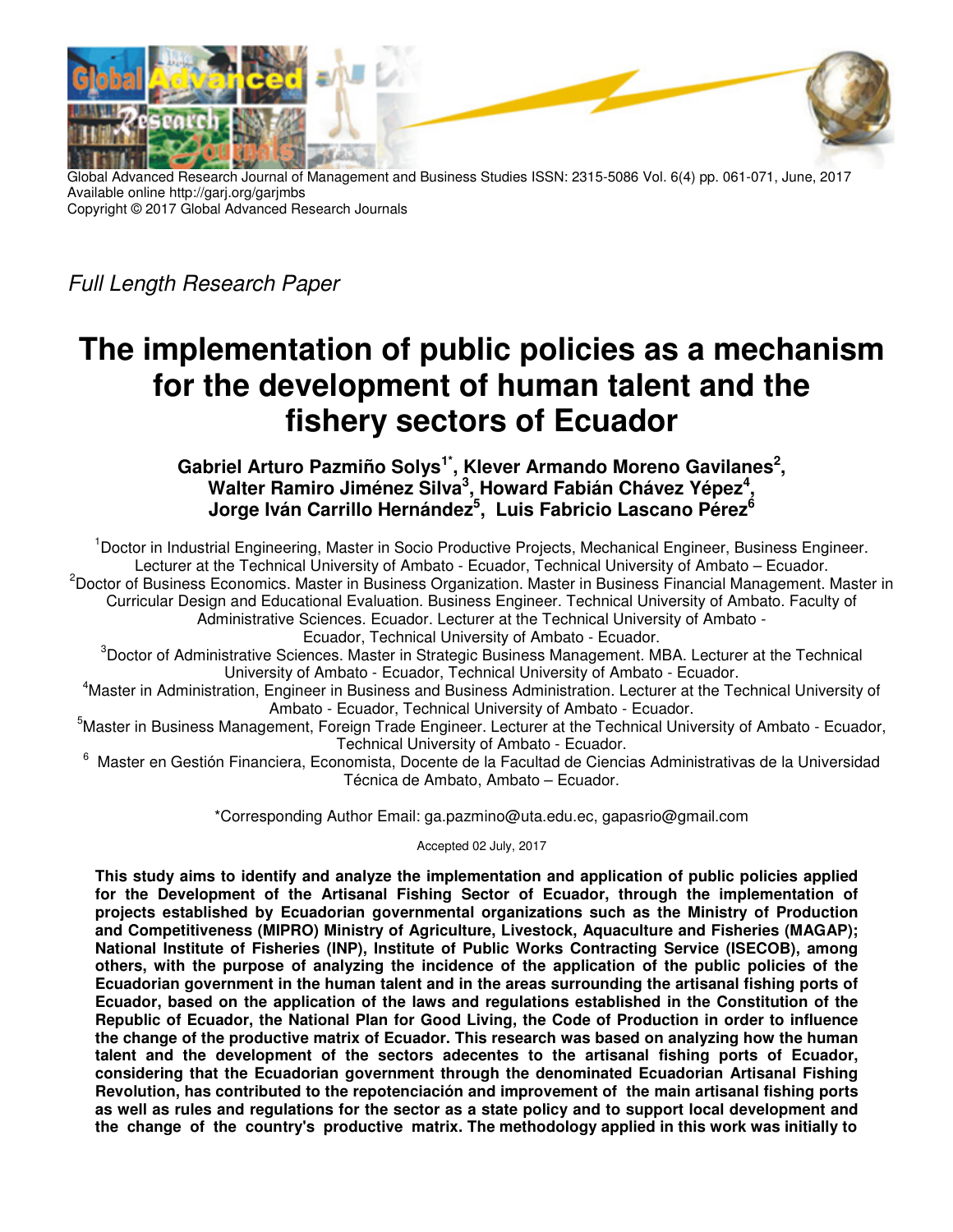**identify the public policies for the development of the Ecuadorian artisanal fishing sector, using a questionnaire structured and validated through the expert method and with the aid of bibliographic material related to the subject, followed by interviews with the presidents of the associations of the main artisanal fishing ports of Ecuador that have been favored with development projects by governmental organizations based on the analysis of the data obtained. Secondary data were collected through a survey administered to 392 fishermen in the five main artisanal fishing ports of Ecuador, Puerto Aconcito and Santa Rosa in the province of Santa Elena, Puerto Jaramijo and San Mateo in the province of Manabí and Puerto La Poza of the Province of Esmeraldas, which have been restructured thus improving the fishing facilities by the government of the citizens' revolution. As a result of this research, it is concluded that the projects implemented aim to contribute to the process of training the human talent of the artisanal fishing sector of Ecuador through the implementation of public policies for the local development of the sectors bordering artisanal fishing ports of Ecuador, with a view to the construction of an empowered human talent, in order to pretend that these artisanal fishing ports remain as a place possessing a local potential that favors artisanal fishing activity, thus translating into social, economic wealth and cultural development for Ecuadorian artisanal fishermen, thus improving the access of fishery products and by products to national and international markets for the benefit of artisanal fishermen's associations, through the implementation of appropriate organizational systems, market conditions, production systems, associative processes, technical labor training, legal structures, thus giving a global strengthening of the artisanal fishing sector of Ecuador.** 

**Keywords:** Public policies, human talent. Local development, artisanal fishing sector, Ecuador

## **INTRODUCTION**

The framework of the project is the Action Plan for Artisanal Fisheries of the Subsecretariat for Fisheries Resources, which is part of the National Development Plan of the Fisheries Sub-sector for 2007-2017 of the Government of Ecuador (GOEC) and financed in large Part by the IDB through the Coastal Artisanal Fisheries Support Project.

The objective of this work is to identify and analyze the public policies applied to the artisanal fishing sector of Ecuador between 2007 and 2017, through the projects established by the governmental organizations of the Government of Citizen Revolution in Ecuador. Specifically, the objective is to analyze the human capital of the main artisanal fishing ports of Ecuador, compared to the projects carried out on the basis of the so-called Fishing Revolution, with the improvement and repowering of artisanal fishing ports by the change of the matrix Productive in the country and the application of the new code of production and national plan of good living that are linked to artisanal fishing proposed by public policies.

The policies of the Fisheries Revolution in Ecuador began in 2007 with the objective of developing the fishing activities in the country's artisanal sector in an appropriate way. These policies were promoted by the Undersecretary of Fisheries of Ecuador, belonging to the Ministry of Agriculture, Livestock, Aquaculture and Fisheries.

Throughout the decade from 2007 to 2017, the main objective of the Fisheries Revolution was to support the modernization of the national fisheries sector. To this end, among other strategies, it implemented, as of 2012, Assistance to Artisanal Fisheries Project (PROPESCAR)

with the support of the World Bank, the United Nations Industrial Development Organization (OPI), the Ministry of Agriculture, Livestock, Aquaculture and Fisheries. Foresight study for the productive chain of the fishing industry in the region of the Pacific coast in South America. Among PROSPECAR's main objectives were "to modernize artisanal fishing activity in order to promote the insertion of fishery products into the market in order to facilitate and enable artisanal fishermen to sell their products in a better competitive environment [...] (2007, page 25), and to modify fishing techniques and technologies used by artisanal fishers through development policies.

In order to consolidate this practice, the repotenciación and application of the five main artisanal ports of Ecuador is achieved, and that by applying this change in the fishing communities, it would be possible to use new productive processes that would result in greater fishing production and an improvement of the quality of life of Ecuadorian artisanal fishermen.

Other researchers have criticized these policies for fisheries extension because they have historically failed to address local demands, since they deny traditional cultures in fisheries, considering them "backward", so that endogenous skills and knowledge were not taken into account and Peculiar to each fishing community. In this sense, Tauk-Santos and Callou (1995) refer to:

It is that little was known (and little was considered) the cultural aspects of the populations involved with artisanal fishing. The way fishermen cataloged their daily life, their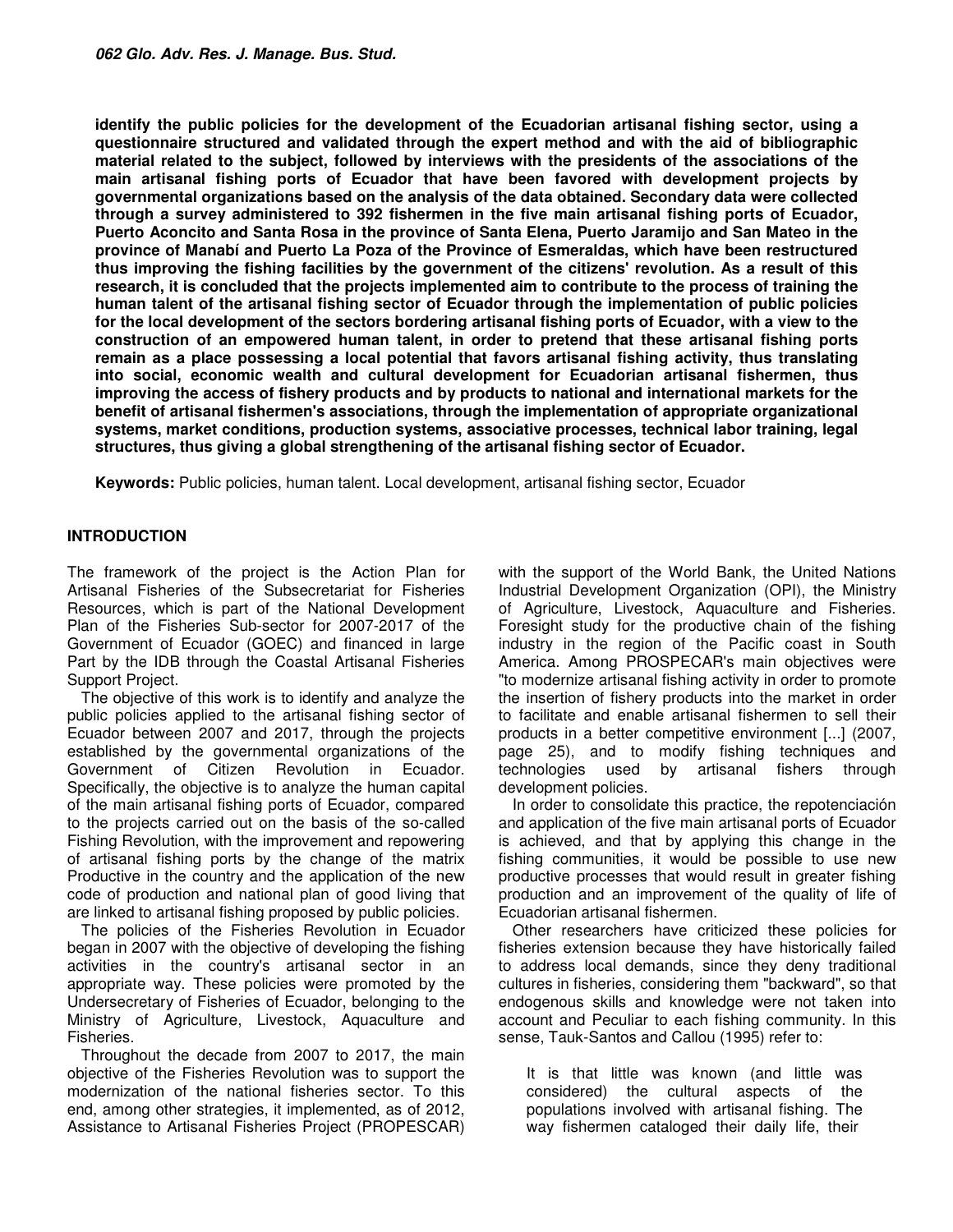learning, knowledge and dissemination of this knowledge in the family and social fisheries context were not considered as fundamental variables in the development of government development projects. This factor, on the contrary, was perceived as an impediment to the intended development: fisherman's "ignorance", "laziness", technical "helplessness" and "pessimism" were terms incorporated into the extensionist vocabulary (Tauk and Callou 1995, 43).

Since 2008, the Subsecretariat of Fisheries Resources of the Ministry of Agriculture, Livestock, Aquaculture and Fisheries has initiated the preliminary studies that have served as a basis for planning a Network of Ports and Artisanal Fisheries Facilities throughout Ecuador's coastal profile, with the Purpose of contributing to the improvement, competitiveness, sustainability and economic development of artisanal fishing communities in Ecuador; Reaching the final designs of the five main fishing ports and 16 of the 23 Handicraft Fishing Facilities along the Ecuadorian coast.

In this perspective, the Undersecretariat of Fisheries Resources of the Ministry of Agriculture, Livestock, Aquaculture and Fisheries, conceives its Structural Political Project of Fishing Revolution, which is also concerned with repairing the nation's historical debt with workers in the sector, specifically for artisanal fishermen, whose general objective is: To promote and support local sustainable development initiatives involving fishing and aquaculture activities or related to them, considering the family of the artisanal fisherman, the family farmer and their organizations, with a view to social inclusion and Improving the quality of life of fishing and aquaculture communities, adopting the principles of conservation, environmental management and responsible aquaculture and fisheries. (MAGAP 2007.)

The Action Plan for Artisanal Fisheries in Ecuador, prepared by the Ministry of Agriculture, Livestock, Aquaculture and Fisheries proposes four strategic lines:

1. Fisheries management to ensure that a sustainable activity is being carried out that conserves the marine resources and their ecosystems.

2. Control and monitoring that is effective, efficient and transparent to reduce fishing infractions.

3. Integral fisheries research that addresses specific needs in the different coastal regions.

4. Improvement of socio-economic indicators in artisanal fishing communities.

The artisanal fishermen in Ecuador are not a homogeneous group but a group of diverse groups both for geographical reasons, income or the activity that each one develops. This characteristic directly affects the informality that occurs in the sector, because a significant

percentage of the artisanal fishermen registered in the register of craft fishermen, are not affiliated to the different forms of organization; in addition, the sector turns out to be a sum of labor and employment against crisis situations in other productive activities, implying that a significant number of people carry out the activity without being formally enrolled in it. Pazmiño, G. (2016)

## **THEORETICAL ANALYSIS**

## **Public politics**

Public Policies can be understood as the privileged scope of the "pact" between State and society. A new role of the State, in the sense of making it more agile and organizer. Here we can rescue the sense of participation between these two actors, but the ultimate goal of benefit to society is how we will see later a point that is often forgotten, hence the failure of many public policies (Rodríguez L 2015).

The Public Policies are "the set of activities of the institutions of government, acting directly or through agents, and that are directed to have a determined influence on the life of the citizens". Pallares F, 2008 points out: public policies should be considered as a "decision process", a set of decisions that are carried out over a period of time. Martinelli. J, 2002, when mentioning this persuasion about the population does not comment on whether it is positive or negative, but we can say that welfare sometimes is questioned in a restrictive policy or taxation for example, certainly achieving this behavioral modification. Although most public policies have a direct impact on the welfare of the population.

Public Policies have to do with people's access to goods and services, consist precisely of rules and actions that aim to solve and respond to the multiplicity of needs, interests and preferences of groups and individuals that make up a society. This is what is generally known as "adding demands", so that in the end, the solutions found allow people and groups to coexist despite their differences. (Rodríguez, L. 2015).

## **Local Development**

On local development, Jesus (2003) states that this should be:

A process that mobilizes people and institutions seeking the transformation of the economy and local society, creating job opportunities and income, overcoming difficulties to improve the living conditions of the local population. [...] it is a localized and concerted effort (Jesus, 2003).

Jara 2011, considers that to establish local development processes, it is extremely important to stimulate social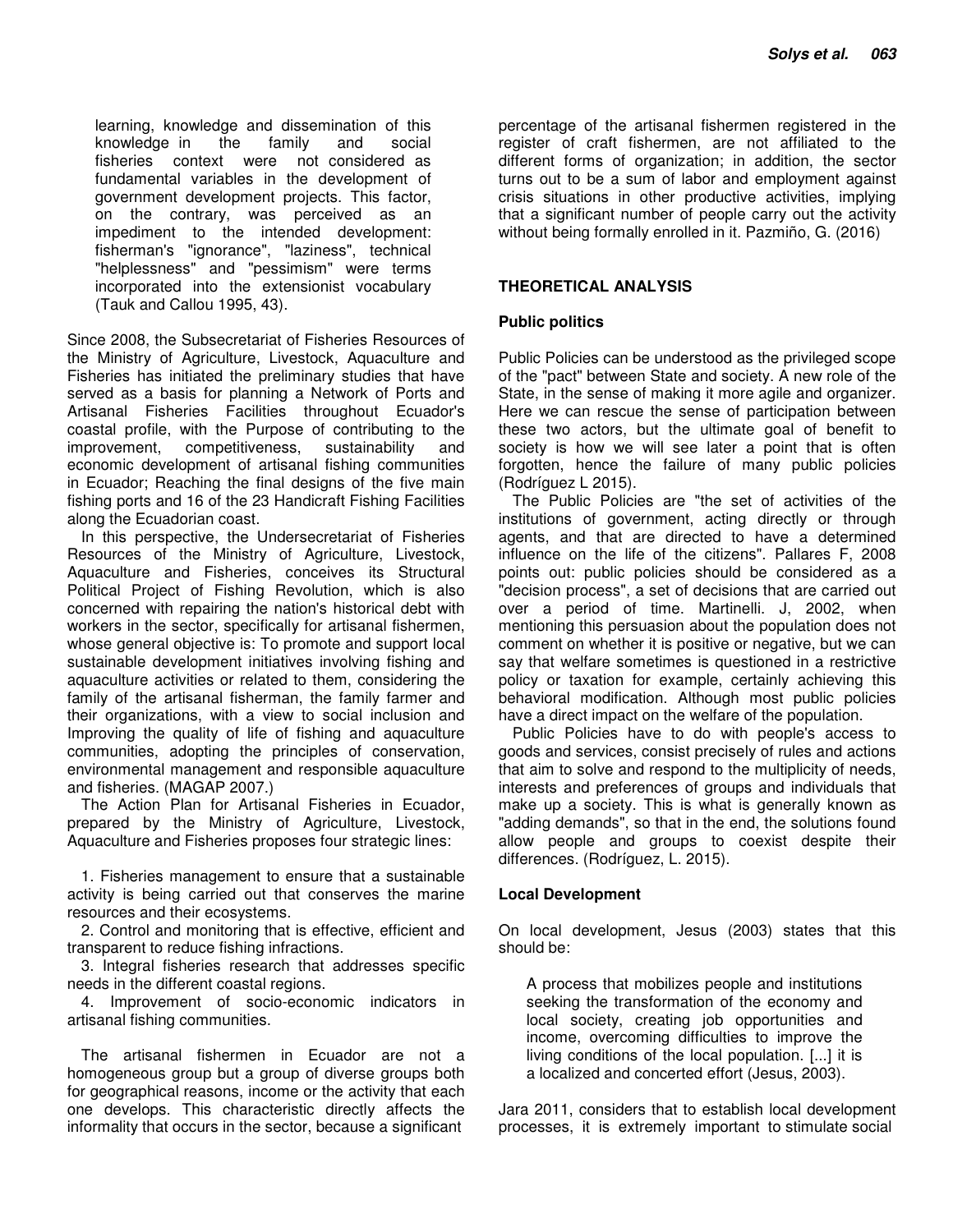| <b>Province</b> | Port       | No. of Boats | No. of Artisanal Fishermen |
|-----------------|------------|--------------|----------------------------|
| Santa Elena     | Anconcito  | 500          | 1.900                      |
| Santa Elena     | Santa Rosa | 1.000        | 3.900                      |
| Manabí          | Jaramijo   | 700          | 2.500                      |
| Manabí          | San Mateo  | 700          | 2.900                      |
| Esmeraldas      | La Poza    | 900          | 3.000                      |
| <b>Total</b>    | 5          | 3.800        | 14.200                     |

**Table 1.** Number of Artisanal Fishermen Registered in the Main Artisanal Fishing Ports of Ecuador

Source: Ministry of Agriculture, Livestock, Aquaculture and Fisheries. - Sub secretariat of Fisheries of Ecuador.

and human capital through the implementation of policies oriented by equity and satisfaction of human needs, respect for natural resources, and That allow the empowerment of social actors.

Taking into account that human capital under the bias of empirical skills and knowledge was not historically considered by the public policies for the development of artisanal fisheries, it seemed to be relevant as the focus of analysis of this research that type of capital in the elaboration and Implementation of the current public policies of fishing extension oriented to the local development.

Jara (2001) states that "investing in human capital, in 'development agents' - women and men who are educated, motivated and capable of leading change processes - represents an indispensable strategy for achieving a sustainable society.

## **Human Talent**

Nowadays, the areas of Human Resources, also called Human Talent, Human Management or Human Capital, have acquired a special force, opening their way as strategic areas for the business. The reason, they are the most important competitive advantage. By not finding ways to excel in innovative products and services, people become the key.

Within the strategic processes, which generate changes are: the development of competency models, the maintenance of profiles with up to date and current competencies, the pursuit of climate improvement and organizational culture, and social responsibility through programs aimed at Family Business Responsible (EFR), the permanent organizational design to respond to the onslaught of the environment, the philosophy of leadership and coaching and the new systems of flexible and variable compensation that allow a balance between the efforts of companies and the compensation of results and management of people.

Tools such as training remain an important element in tackling issues of concern to leaders today, such as the war for talent. It is frustrating to hunt for exceptional professionals in the hands of the competition, eager for a scarce resource, trained and ready to give results.

The ideal is to have an area of Human Capital that is the closest ally of the business, have leaders with the sensitivity and awareness of the importance of people in the organization, have friendly relations, generate development, growth and learning In the people who are part of their culture, who are able to train other leaders, who seek to build a healthier, more just and more balanced society. (Villegas, L. 2012).

## **METHODOLOGY**

The methodological strategy used for the development of this work was initially to identify public policies for the development of artisanal fisheries in Ecuador between 2007 and 2017. Five in depth interviews were then conducted with the representatives of the various fishermen's organizations crafts of the five main artisanal fishing ports promoted by the Governments of the Citizen Revolution in Ecuador: Port La Poza in the Province of Esmeraldas, ports Jaramijo and San Mateo in the Province of Manabí and the ports of Aconcito and Santa Rosa in the Province of Santa Elena, in order to know the events and activities that cannot be directly observed.

In addition, in order to identify the needs of fishermen and stakeholders involved in this activity, artisanal fishermen from the artisanal ports of La Poza in the province of Esmeraldas were surveyed; San Mateo and Jaramijo in the Province of Manabí and Anconcito and Santa Rosa in the Province of Santa Elena, the indicators were: technological level, credit, identification of the support institutions and marketing strategies used so far, which participated or participated In artisanal fisheries projects, developed by governmental organizations.

These interviews and questionnaires aimed to subsidize a field of empirical data that help analyze human capital during the execution of projects in the localities of artisanal fishermen and how these policies of technological innovation are incorporated into the daily lives of these fishermen.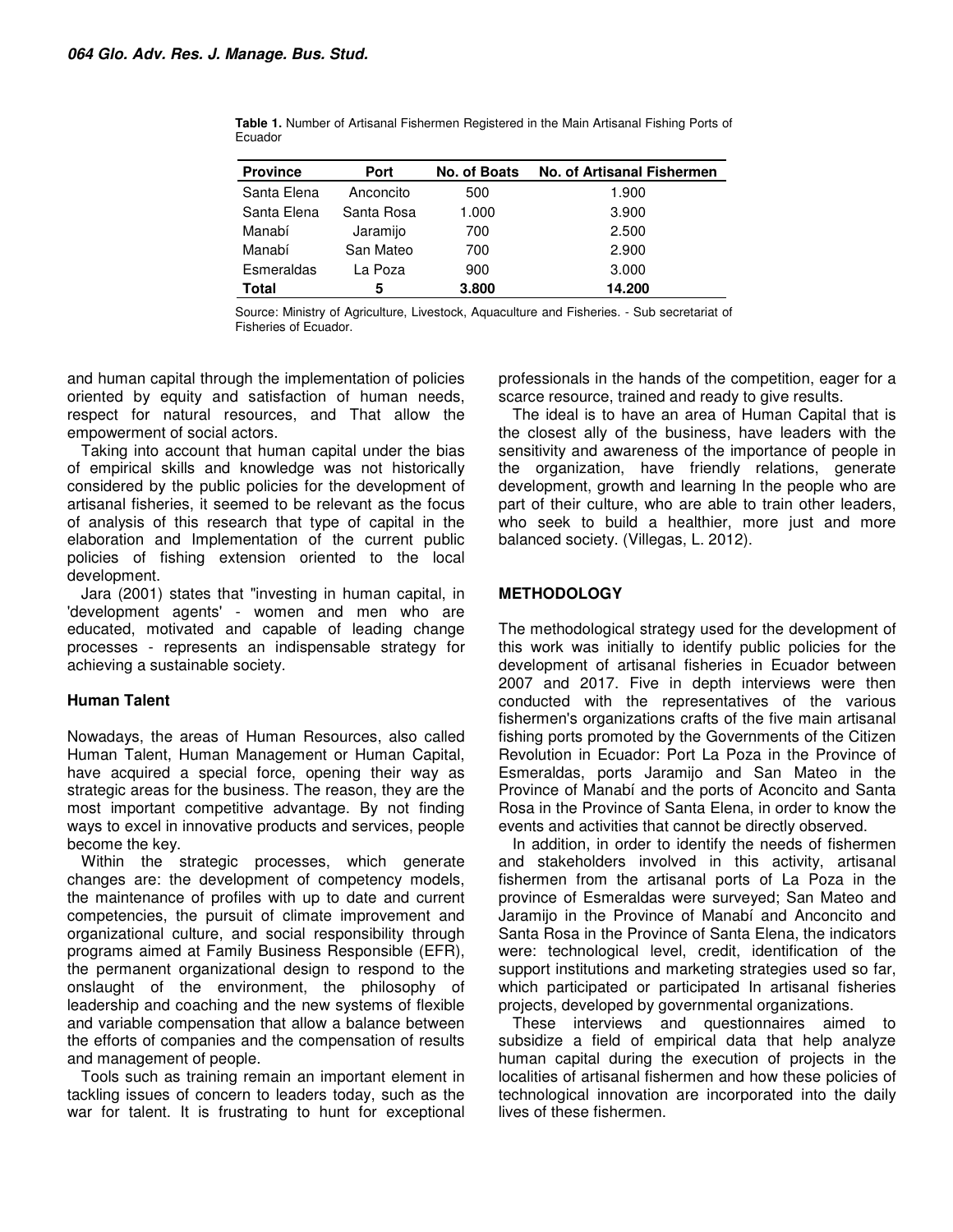The number of artisanal fishermen registered in Ecuador is approximately 14,200 according to the Ministry of Agriculture, Livestock, Aquaculture and Fisheries, through the Ecuadorian Fisheries under Secretariat. In order to determine the size of the sample, the probabilistic sampling method was used; the sample was taken proportionally to the percentage of the number of artisanal fishermen in each of the mentioned ports, being the applied sample value of 392. (National Fisheries Institute of Ecuador INP 2014.

Subsequently, responses were coded according to the following topics: number of fishermen, fishermen, fishing permits, degree of informality, relationship with Municipal Governments, infrastructure, commercialization, trade union organization, conflict between actors, conflict with other actors by Use of the beach, perception of the role of the State, relation with the fishing resource, requested aid for development. The descriptive SWOT analysis was used to detect the strengths, opportunities, weaknesses and threats of the sector, to begin working with a development proposal for the artisan sector.

The questionnaire was composed of 10 questions organized in: general sociodemographic information, employment status, information on the fishing sector, commercialization, work organization, associativity, income and general opinion.

The questionnaire, prior to its application, was subjected to a validation of content using the technique of expert judgment that included the participation of a technical team of 7 people. subsequently, a pilot survey was applied to a representative sample of the population of interest, in order to refine the questionnaire before its final application.

Finally, the data were analyzed through descriptive statistics, and hypothesis test tests that allowed us to account for the published policies related to the development of the skills of the artisanal fishermen of the main artisanal ports of Ecuador.

## **RESULTS**

Management Model for the Development of the Artisanal Fishing Sector of Ecuador applied in the Government of the Citizen Revolution between the years 2007/2017.

The Management Model applied for the development of the Artisanal Fishing Sector of Ecuador applied in the Government of the Citizen Revolution years 2007/2017, aims to change the current reality of the operation, management and commercialization of fishing, as well as guaranteeing the ordering of the fishing sector, with the use of a modern infrastructure to provide all the facilities for supplies (ice, fuel and others) and landing of the fish, in a hygienic way, complying with the international standards of safety and sanity that guarantee food security . (MAGAP 2007)

The reconstruction, modification and expansion of the five main artisanal fishing ports of Ecuador, these constitute a work of port infrastructure and complementary services, which seek to satisfy all the needs of the artisanal fishing sector of Ecuador and its surrounding areas; where fiber and wet type boats have docks and protected areas for the supply of fuel, ice and other supplies necessary for their activity; as well as the service of disembarkation of the fishing with cranes or of manual form, scales that guarantee the fair weight, besides areas for eviscerated, storage of fishery in warehouses, direct sale of the fish in premises of sale of seafood, commercial premises, patios of food sales, workshops for maintenance and repair of its engines and boats, where all these services are complemented by the presence of state institutions that carry out checks and authorizations for this fishing activity.

## **PUBLIC POLICIES FOR THE REVOLUTION OF THE CRAFT AND HUMAN CAPITAL FISHERIES SECTOR FOR LOCAL DEVELOPMENT IN ECUADOR**

In order to identify and analyze public policies for the development of the artisanal fisheries sector, the aim was to delimit the nature, thematic content and its segment, that is to say, the reach of the beneficiaries of these public policies, as defended Teixeira. E (2002), which in the end are the artisanal fishermen of Ecuador.

In their studies, Drummond (2005) concluded that, historically, public policies did not cover the perspective of civil society participation in the discussion, formulation and execution of public policies, and affirmed that these policies were carried out vertically, without participation of beneficiaries, artisanal fishermen.

In this way, all this process of political and social participation of the social actors results in the empowerment of this population and the strengthening of human capital, making them: table to intervene in the choice, formulation, implementation, control governmental policies and attitudes that combine advocacy and rights creation with socio economic proposals in the context of technological change and competitive markets.

## **CHARACTERIZATION FISHING INDUSTRY OF ECUADOR**

Fishing in Ecuador has a really great socio-economic importance, both in terms of income, since in many coastal populations it is an important source, as in the supply of the domestic market; in fact artisanal fishing is the main source of fresh produce for the domestic market.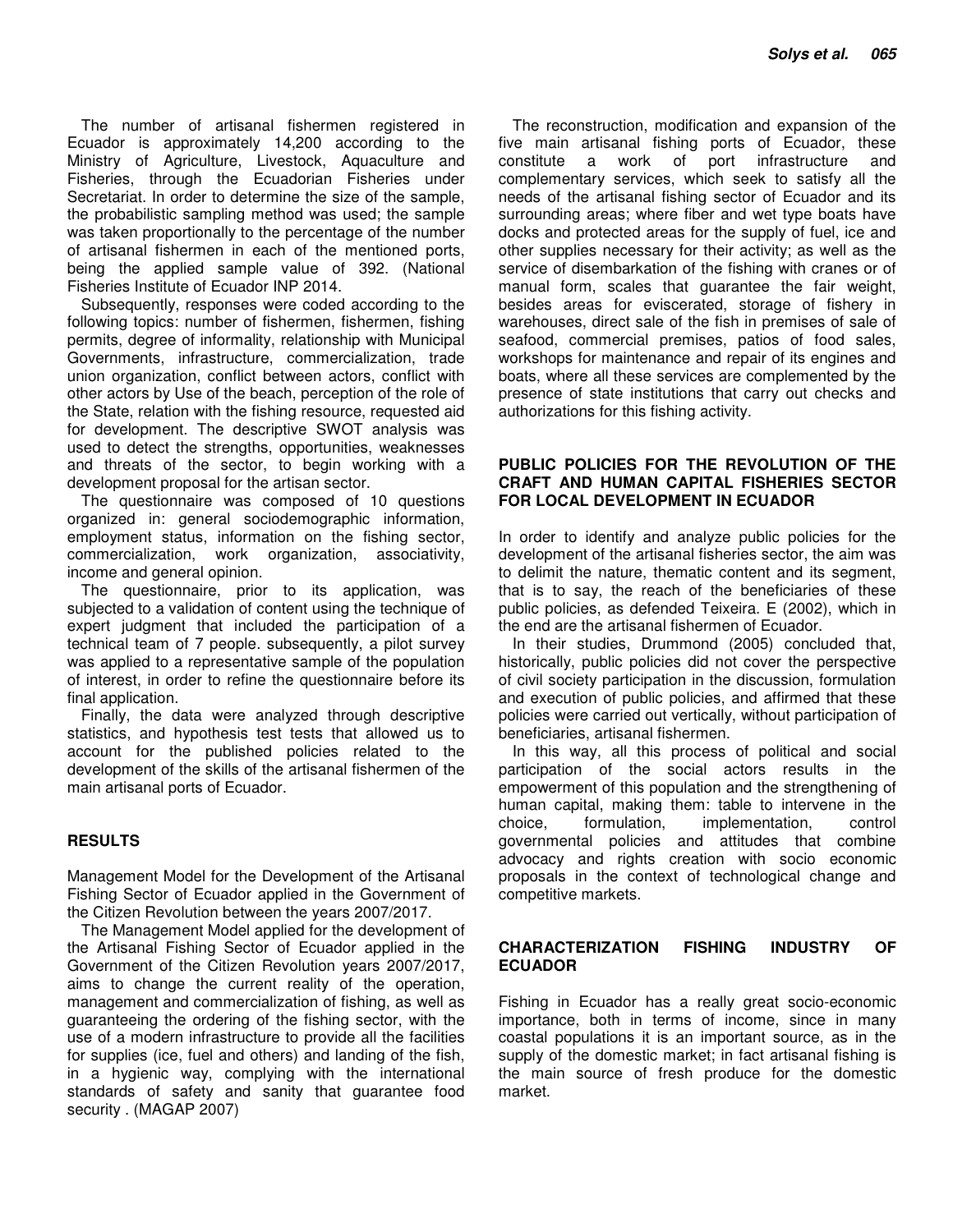The apparent consumption is of 7.2 Kg / person / year. Traditional artisanal catches, estimated at between 30,000 and 50,000 MT / year, would contribute about 50% of the fishery products consumed internally, such as fresh produce and industrial fishing, the other 50%, mainly as canned products.

In addition, fishing companies are forced to have their products in the domestic market, to a certain extent, to improve the level of food for people. (Fisheries and Fisheries Development Act, Art. 39).

The fishing sector is structured in industrial fishing and artisanal fishing and in turn subdivided into different types of fisheries.

Industrial fishing is dedicated to small pelagic fish, white fishing and a modern fleet dedicated to large pelagic fish, all of them with encircled art; with trawls there is a fleet dedicated to shrimp. The boats have sizes ranging from a few meters to modern tuna vessels.

In the artisanal fishery the range of catches is very wide and the boats are all small, the bigger ones of about 10- 12m, being in many cases supported by bigger boats for their displacement and conservation of the catches.

Ecuador recognizes international biodiversity and other environmental protection conventions and recently developed guidelines and concepts, such as the Code of Conduct for Responsible Fisheries (FAO, 1995), as an obligatory reference for the management and management of fisheries

## **Artisanal Fishing in Ecuador**

Within artisanal fishing in Ecuador we can distinguish between the artisanal maritime fishing of the continent and that practiced in the Galapagos Islands, as well as the fishing of continental freshwater waters.

The maritime artisanal fisheries of the continent are divided into three fisheries: harvesting, artisanal coastal fisheries and artisanal oceanic fisheries, coastal waters being considered as extending from the coastline to about 70 or 80 nautical miles.

We see how the artisanal fishing of Ecuador has a great variability, as well as regarding the distance to the coast or in its interior, in each fishing cove of the north to the south of the coast.

In Ecuador, the number of fishing ports (ports) is estimated at 176. At present, a fishing census is being carried out. At the time of the consultations, Fenacopec was completed in 44% of the fishing coves, with the number of vessels Of 35,686 and that of fishermen of 46,700 and estimated that at the end of this census the number of craft will be around 66,000 and the number of artisanal fishers will be approximately 120,000. The 2003 "Ordinance Plan for Fisheries and Aquaculture in Ecuador" was estimated at 138 cleats, 56,068 artisanal fishermen and 15,494 artisanal vessels in the continental zone and 1,000 fishermen with more than 500 vessels in Galapagos.

They are described here from the management of the coastal resources and the management of the fishing, to the different fishing gear, the boats used and the species that are captured.

Ecuador has a long tradition of managing coastal resources that reaches its climax with the Coastal Resources Management Program, making coastal uses compatible with fisheries, tourism, mangroves and wetlands and giving them a sustainability approach. Likewise, in order to achieve the sustainability of the fishery, its management is necessary by imposing closures, zoning and other legislation.

Almost all fishing gear in this sector are passive gear, using mainly the longline and the gill, and to a lesser extent the trammel. Being the boats from where the art, increasingly, of polyester reinforced with glass fiber, being also canoes, bongos, rafts, boats, pangs and boats, with which a great variety of species are captured, about 300, divided into pelagic grids, which are often exported, demersal fish and shrimp, and to a lesser extent small pelagic fish.

## **Artisanal Fisheries Policy of Ecuador**

In Ecuador, important work has been done in the field of integrated coastal management since 1981, one of the definitions used in this work is the one written by kench and archer in 1993: "Integrated Coastal Management (ICM) is a dynamic process through which decisions are made for the employment, development and protection of coastal areas and resources with a view to achieving goals established in cooperation with user groups and national, regional and local authorities.

Integrated coastal management recognizes the distinctive character of the coastal zone itself a valuable resource for present and future generations, this integrated coastal has several purposes: it analyzes the implications of development, conflicting uses and interrelations between physical processes and human activities, and promotes linkages and harmonization between coastal and oceanic activities of the sectors.

And that tries to solve problems like some of the ones exposed in the Plan of Ordering of the Fisheries and the Aquaculture of Ecuador: "the fishing and collection in estuarine areas, especially of shells and crabs, present variable levels of overexploitation in the different localities to along the coast. Added to this problem are others that affect fisheries and are of a social and environmental nature, such as the reduction of mangrove ecosystems, disorderly occupation of the coastal border and the impact of pollution on the main estuaries, which are problems whose treatment is fundamentally crosssectoral."

Integrated coastal management projects have been in Ecuador since 1986, with the first phase of the Coastal Resources Management Program (PMRC) that lasted until 2002. The first period included USAID's non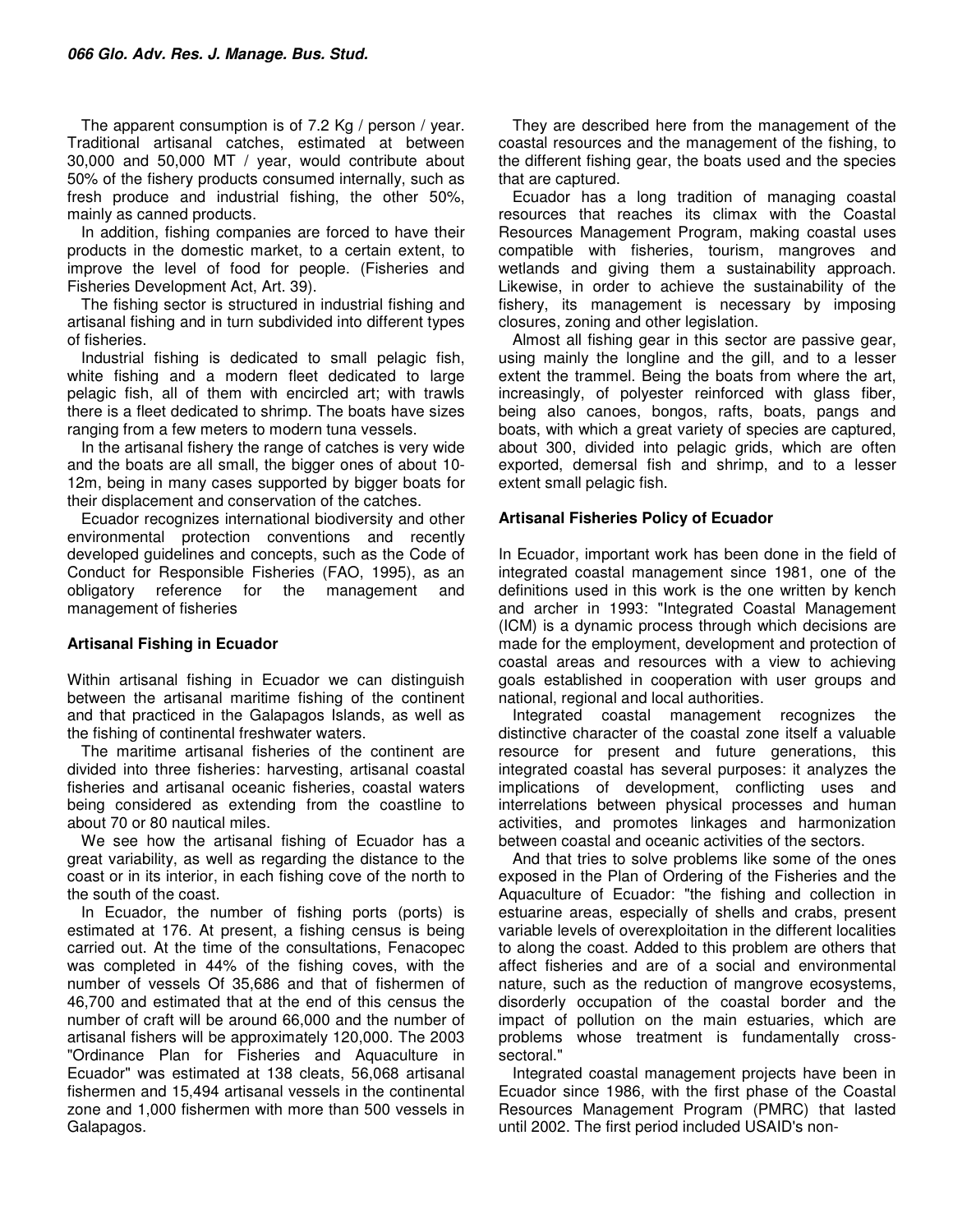reimbursable economic contributions and technical support from the University of Rhode Island, the second period of this first phase was made with a loan from the Inter American Development Bank (BID)

The general objective of the PMRC is to improve and expand integrated coastal management, supporting the progressive transfer at the local level, of competencies for management and management in the coastal zone and thus contribute to the sustainable use of coastal resources and to the improvement of quality of life of the local communities of the continental coastal strip of Ecuador.

The main topics that have been analyzed are: fishing, tourism, mangroves, environmental pollution, mariculture, mangroves and wetlands, natural disaster management, environmental sanitation, agricultural production and watersheds.

Fisheries management is of vital importance for the conservation of resources, this will determine the sustainability and as a consequence the maintenance of the jobs that provide and with it the livelihood of families dependent on these resources, the contribution of wealth and consumption of fish at acceptable prices.

The "Ordering Plan for Fisheries and Aquaculture of Ecuador" (hereinafter "Plan de Ordenamiento") is the frame of reference for the management of bio aquatic resources. The Subsecretaría de Recourses Esquires is responsible for its execution, incrementally, and to propose to the National Fisheries Development Council updates thereof.

In the fisheries law one of the most conflicting points is the one that distinguishes between artisanal and industrial fishing, article 21 says literally:

a) Craft, when it is carried out by independent fishermen or organized in cooperatives or associations, which make fishing their habitual way of life or use it for domestic consumption, using small hand crafts and small boats;

b) Industrial, when it is carried out with boats equipped with major gears and pursues commercial or processing purposes.

It also gives us the references of the organisms in charge of the construction permits, security installations and some others. For construction and repair, a favorable report will be required from the General Directorate of Fisheries, after processing in the Directorate of Merchant Marine and Littoral, now National Directorate of Aquatic Spaces (DIRNEA). And the port captaincies are in charge of demanding all the elements and facilities necessary for safety, comfort and hygiene and also that sufficient food is available for a longer time than the scheduled fishing operation.

Other laws that affect fishing are:

• Environmental Management Act (RO 245, July 30, 1999)

• Law of Special Regime for the Conservation and Sustainable Development of the Province of Galapagos (RO No. 278, March 18, 1998).

• Investment Promotion and Guarantees Act (No. 46, RO 219, December 19, 1997).

• Export Facilitation Law (No. 56, RO 341, December 22, 1989)

## **Fishing Sector Zoning**

For the zoning according to the project of the plan of order dedicated to this, the interests at stake, ecological conditions, populations of species in exploitation and their intensity, social, economic and legal factors, as well as the requirements for the fulfillment of the objectives.

The zoning carried out by the competent organisms comprises three main zones from the continental coastal profile that goes from the coastal profile to the distance of a mile that arrives from there to the 8 miles and the rest. (Always nautical miles).

Ministerial Agreement No. 080 states that the area within 8 miles is an exclusive reserve area for artisanal fishermen.

Article 3 of this Agreement provides that within the fishing zone reserved exclusively for artisanal fishermen, the fishing fleet may carry out fishing operations, subject to the Fisheries Act and its regulations. With what is the only industrial fleet that can work in this area.

The area from one mile to the coastal profile is a reserve for the production of bio-aquatic species, where all fishing activity was banned (Ministerial Agreement No. 03 316); Ministerial Agreement No. 134 amended the previous Agreement since the artisanal fisheries sector raised on several occasions its modification.

Therefore in this zone it is allowed: (Article 2)

• The collection, extraction or manual capture of crustaceans and mollusks by traditional artisanal fishermen.

• The use of traditional artisanal fishing gear such as anchor, hand line.

• Sport fishing with hand line and / or fishing rod

• Catching of oysters or other mollusks by lung diving. \ Sports diving, non-extractive.

• Sports diving, extractive in APNEA or lung.

• Extraction of existing resources under all fishing modalities, for scientific purposes only

## **Vedas and Regulations on Sizes, Species and Arts**

The prohibition is a form, within the management, to conserve the resource, leaving to fish mainly in the time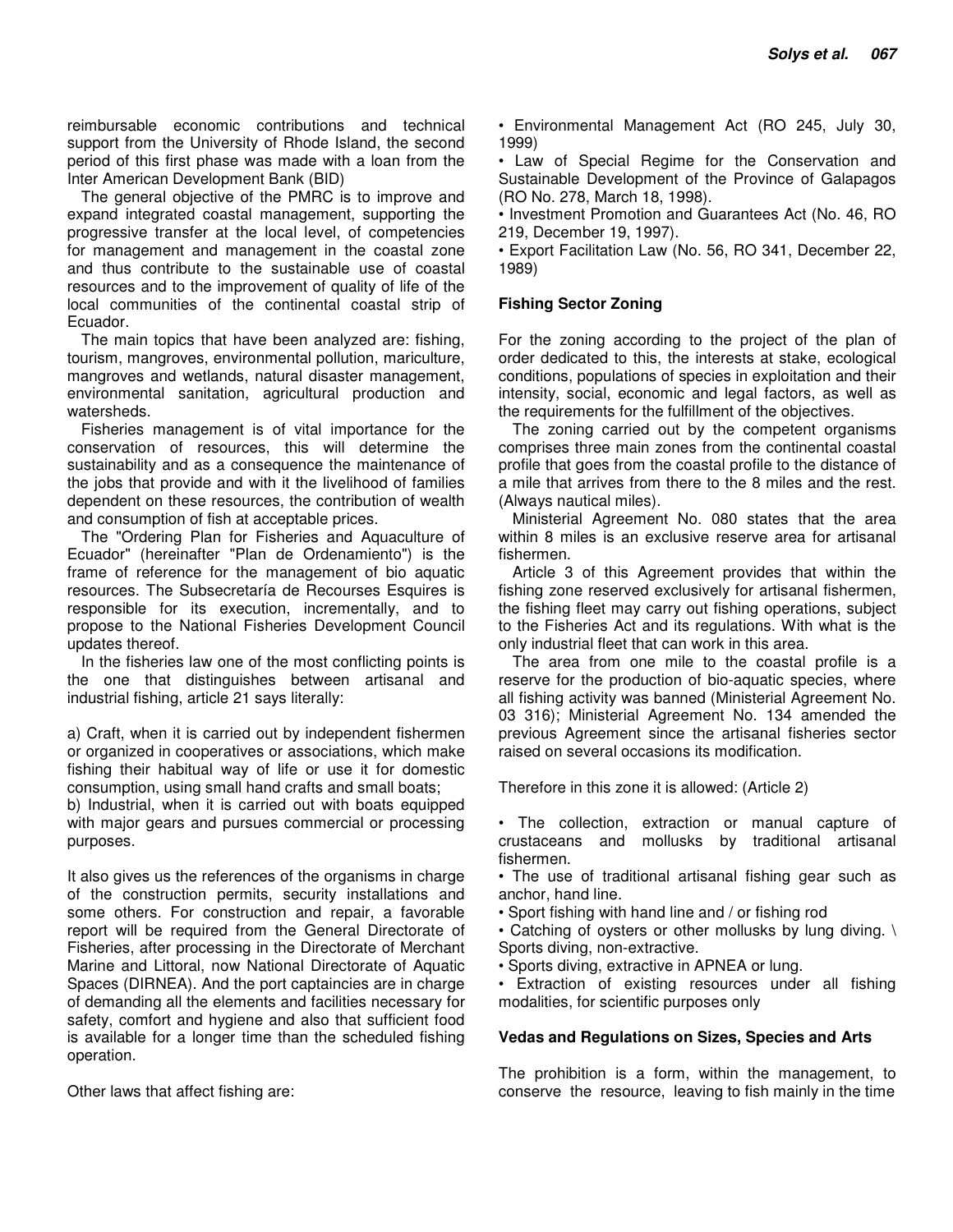of reproduction of the species, obtaining that the reproduction is successful and increase of this way the biomass of the resource, being greater the benefits so much Economic, social and environmental issues.

Article 43 of the Fisheries Law states that it is an obligation for natural or legal persons to "comply with regulations on size, closure periods and other provisions related to the protection of resources, management of the same and the technique, hygiene and quality of production "; As well as "to use the equipment or systems advised by the technique to avoid the environmental contamination". In this same sense, the Code of the Maritime Police in its Art. 105 say "fishing of species in their corresponding season of prohibition (...) is prohibited".

The biological research is carried out by the National Fisheries Institute, which reports its findings online and to the under secretariat of fisheries, which raises it to make a ministerial agreement that imposes the closures if pertinent.

## **Ordinance Proposal**

In order to achieve sustainable fishing, it is necessary to achieve greater efficiency in the methods and techniques of the productive sector. To this end, the "Fishery and Aquaculture Management Plan of Ecuador" proposes "the implementation of agile and transparent procedures to allocate and control the Use of bio-aquatic resources "and" intersect oral consultation to adopt measures to complement fisheries and aquaculture sector decisions on issues that may have negative environmental impacts.

In the Management Plan it is proposed to update the programming of national research to focus on practical objectives of fisheries management, starting with the current condition of each fishery. Defining a comprehensive and participatory programming, taking into account also universities, NGOs, etc.

In order to develop responsible fisheries, concertation's processes must be established to provide practical mechanisms for intersect oral cooperation with public or private entities. Likewise, it is trying to update the assignment of functions of the SRP and the DGP according to the ordering by fisheries and subsectors, the organization of the National Registry of Fisheries and Aquaculture and in the case in which the interests and competences of other entities of the State is about getting a formal mechanism for concerted conservation measures.

The "System of Socioeconomic Indicators of the Artisanal Fishing Sector of the Continental Coast of Ecuador" is currently being implemented. Its objective is to collect and process information from 40,000 families, in addition to socio-economic information, some characteristics of the vessels and other information that will facilitate a better management of the fishing.

In order to solve the conflicts in the sardine and artisanal fleet, the ordinance plan proposes a concertation process that includes: objective knowledge of the characteristics of the conflict, approximation between the actors interested in the solution with local consideration, identification of factors of mutual interest, create a willingness to understand, a commitment to respect the results of the agreement and mechanisms to monitor compliance with the agreement.

The implementation of international conventions is also being carried out through intersect oral coordination mechanisms in the areas of biodiversity, marine pollution, trade and transportation of fishery products, management of highly migratory or shared resources, etc.

#### **Human Capital for the Local Development of the Artisanal Fishing Sector of Ecuador**

In this perspective, artisanal fishermen in Ecuador should be able to influence the actions of the agencies that regulate the artisanal fishing sector, through their active participation in their sectors adjacent to artisanal fishing ports.

Such participation would imply that the discussions on the institutional functioning of the fishing ports and their way of acting before the governmental entities provide to the executive members of that organization a support in the process of its actions. In addition, discussions on public policies for small scale fishing in artisanal fishing ports, maintenance of existing projects and possible proposals in future government projects would make these actions increasingly close to local demands.

Considering the importance of human capital, both from the point of view of the investigators on the subject and by the state's own recognition, in promoting this capital in artisanal fisheries, it was observed that, in reality, in the main artisanal fishing ports of Ecuador, investments in human capital are incipient.

Therefore, the project developed by the Ministry of Agriculture, Livestock, Aquaculture and Fisheries (MAGAP) and National Fisheries Institute (INP) of Ecuador, although it used resources to promote aspects of human capital, such as workshops in associativism, cooperatives and small business management, these events seem to have been restricted to taking into account only the perspective of business management. On this, the representatives of the associations of the main fishing ports state that it was limited to promoting such events to publicize the new facilities of these ports and their inauguration, but it does not give a vision to form and encourage small business

In this way, we consider that these actions (courses, workshops, conferences) were insufficient to strengthen the human capital of the artisanal fishing sector of Ecuador and, therefore, insufficient to assist in the implementation of local development processes.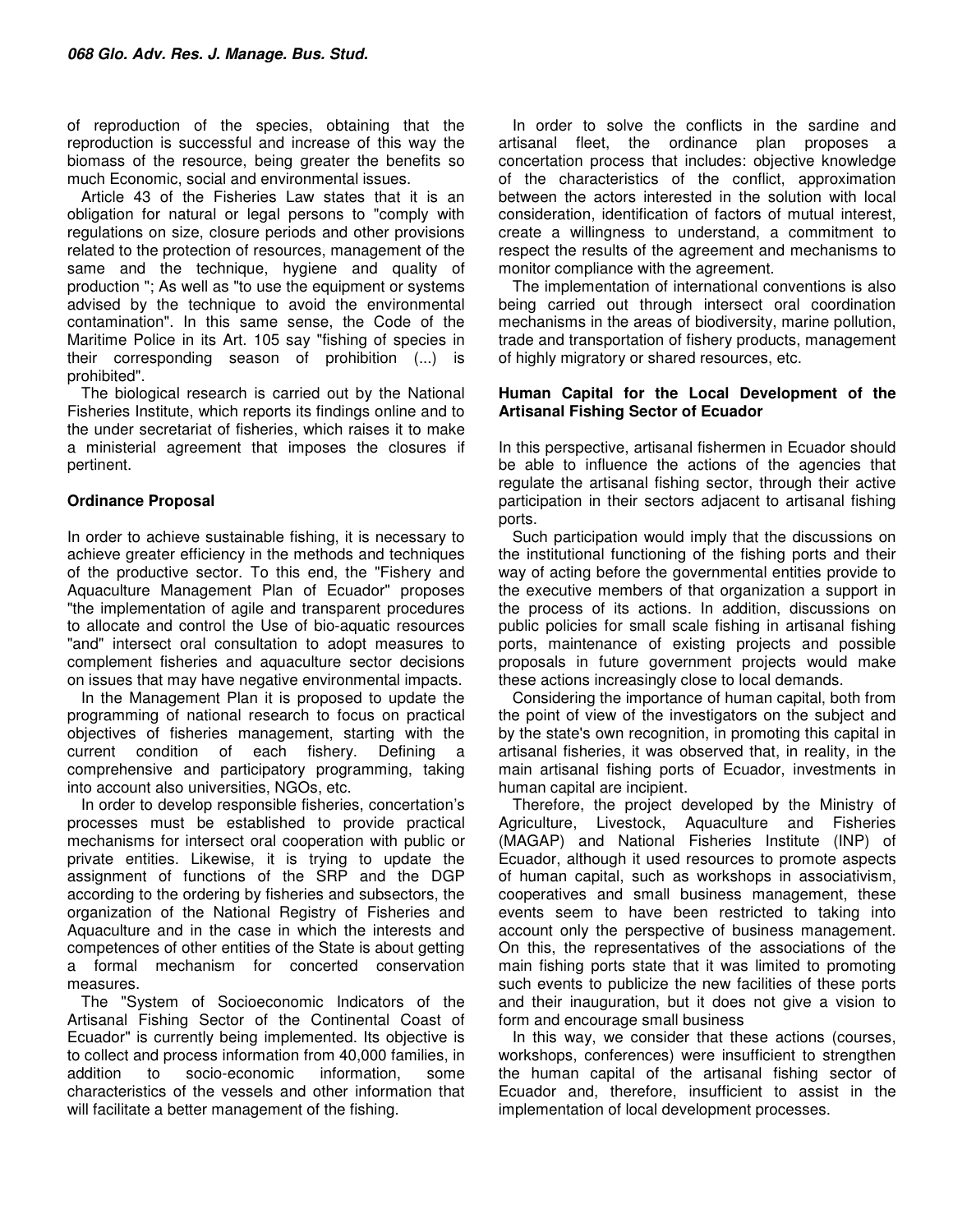As far as human capital development is concerned, in addition to limited training of fishermen to act in this process, they had a purely entrepreneurial approach, but not process to improve the quality of the fishing industry's production chain.

In this perspective, it must be inferred that the implementation of this project in the artisanal fishing ports of Ecuador did not actually contribute to the strengthening of human capital, but only a specific promotion of this capital, with a view to the operationalization of fishing facilities. Therefore, the fishermen training project is far from the understanding considered in this research of how human capital should be considered and worked, that is, with a view to local development.

This way of implementing the project of the fishing revolution in the main artisanal fishing ports of Ecuador makes it possible to infer that the promotion of human capital in Ecuadorian fisheries has been seen by the organizations only as a complement to the projects analyzed, A minimum requirement for the execution of these extensions public policies.

The valorization of human capital should be stimulated and increasingly incorporated into local development projects, since from the expansion of human capital it is possible not only to increase the productivity of that worker, but it is also possible to reduce poverty, redistribute income and, consequently, establish in society a cultural and socio economic equity.

If we deduce that public policies for the local development of artisanal fisheries do not include human capital, they may be insufficient, as has historically been observed in this work, for the transformation of the socioeconomic reality of a fishing community.

## **ANALYSIS OF THE RESULTS**

As noted earlier, strengthened human capital arises from investments in the individual's education and training (Moretto, 1997). It is considered again that human capital is strengthened to the extent that people possess skills, competencies and that they have education and motivation in order to lead processes of change, therefore, to reach a sustainable society (Jara, 2001).

Considering Jara's (2001) observations, when he says that human capital should be worked in the perspective of local development, in this case artisanal fishers, as development agents, this study revealed that public policies for the development of Sector has neglected this fundamental aspect to streamline the processes in favor of the local development of a region. In this sense, the fishermen did not take these projects for themselves, that is to say they were not seen as autonomous agents, but almost always passive to the orientations of the public organs.

If we infer that public policies for the local development of artisanal fisheries do not include human capital may be insufficient, as historically has been observed in this work for the transformation of the socio-economic reality of a community of fishermen, as corroborates the argument of Jara (2001) when it defends a systematic development of human capital, in order to promote local development.

## **CONCLUSIONS**

The projects developed by the Government of the Citizen's Revolution between 2007 and 2017 focused on the strengthening of the Artisanal Fishing Sector of Ecuador, were drawn into strategic planning aimed at strengthening the chain of production of fish from artisanal fishing, we have seen That these projects have not been fully implemented.

With regard to these fully implemented projects, which envisaged the development of artisanal fishing in the main artisanal fishing ports of Ecuador, their objectives were not fully implemented.

Currently, this project of reconstruction of the main artisanal fishing ports is in the terminal phase, lacking the implementation of the fishing port of Santa Rosa, Province of Santa Elena.

Regarding the provision of fishing facilities to the other coves of the Ecuadorian coast, the project was not implemented and would be pending in order to contribute to the strengthening of the entire artisanal fishing sector in Ecuador.

From the point of view of human capital for local development, it was observed that the failure of these projects was detected when public agents relegated the promotion of this dimension of local development only as a means or to achieve the implementation of projects. Thus, human capital was fostered through the provision of workshops, lectures and courses, disregarding the low level of schooling of artisanal fishermen in Ecuador, as well as whether this indicator (low level of schooling) contributed to the non-empowerment of social actors. Make it difficult to establish guidelines for local development.

In addition, another aspect related to the failure of the projects was the fact that the public institutions had not previously attended to the artisanal fishing communities of Ecuador, in their most elementary interests, since the artisanal fishing ports were rebuilt, but no projects were carried out with a view to the education and training of fishermen and their children.

According to the research carried out, it can be said that all the projects aimed at artisanal fishing in Ecuador, implemented in the space between 2007 and 2017, and did not achieve the results expected by Ecuadorian artisanal fishermen themselves.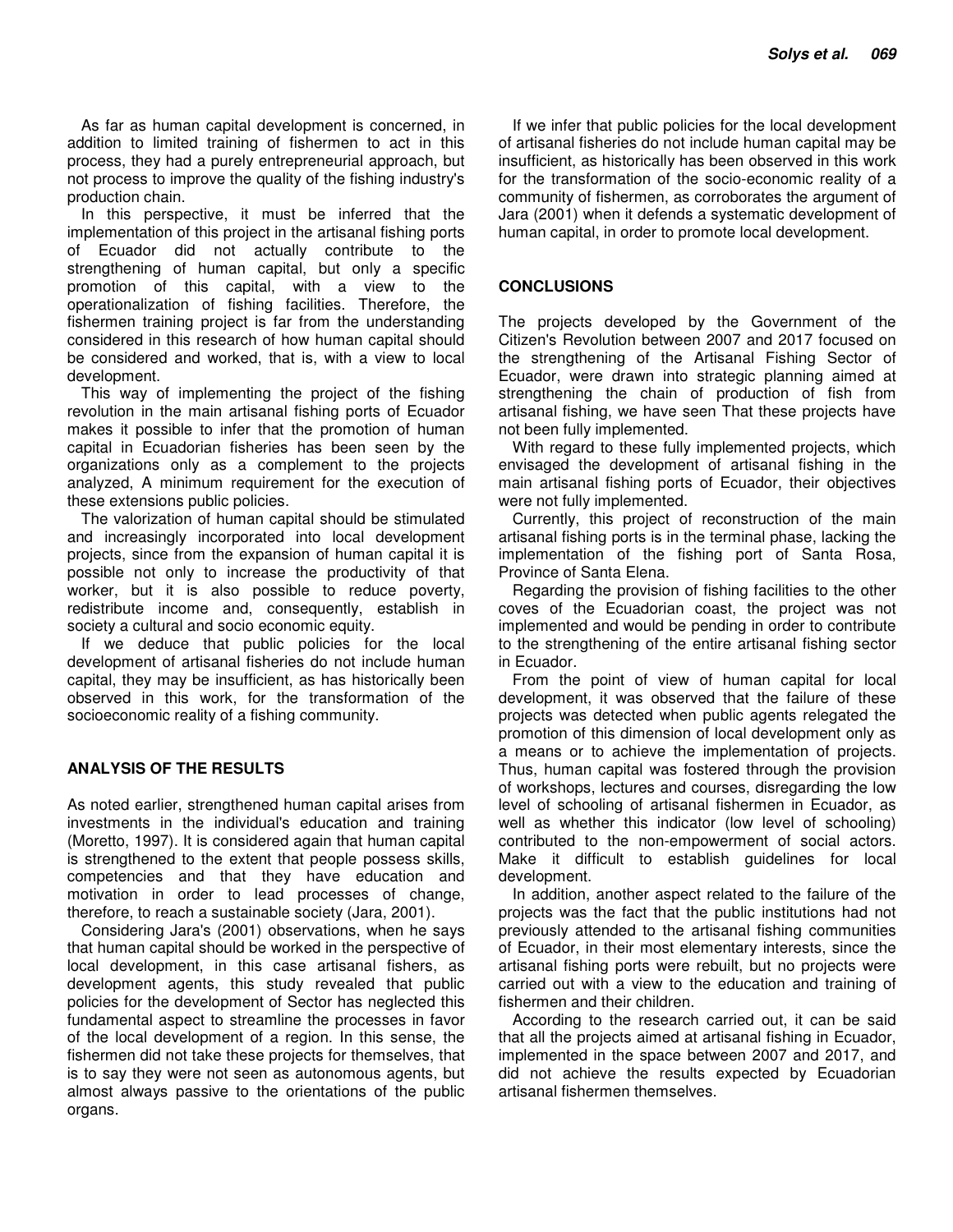When the public extensions policies applied to each of the communities near the artisanal fishing ports were analyzed, it was observed that stimulating both the empowerment of fishermen and the development of human capital, as an important dimension to establish processes of local development through The projects implemented were of a rudimentary type, it was also identified that the public policies analyzed still showed verticality in the elaboration and execution of the projects.

Thus, it is of fundamental importance that Ecuadorian artisanal fishermen should be encouraged to empower themselves so that they can identify, evaluate and balance their difficulties with decision-making autonomy, with adequacy and efficiency. We suggest that the Ministry of Agriculture, Livestock, Aquaculture and Ecuador, establish a partnership with the Ministry of Education, through educational, teaching, research and extension institutions, in order to offer jointly specific formal education courses for fishermen from the different places on the Ecuadorian coast that develop fishing craftsmanship.

Thus, by introducing complex public policies such as the one suggested above, human capital will be built and / or perfected for local development in the colonies of fishermen contemplated by these measures, making this human capital, through its endogenous potential, The local improvement of health, education, generation of work and income, having for that the sustainability as parameter.

#### **REFERENCES**

- Agüero Max (1992). La pesca artesanal en América Latina: una visión panorámica. Contribuciones para el estudio de la pesca artesanal en América Latina. Ed. Max Agüero. Santiago, Chile: ICLARM-ECLAC, 1992. 1-27.
- Ben-Yami M (2007). Centros comunitarios para su fundación y *operación.* Madrid: Editorial Iberica.
- Britto R (2009). Modernidade e tradição: construção da identidade social dos pescadores do Arraial do Cabo-RJ. Niterói: EDUFF, 1999.
- Callou A (1994). La voz del mar, construcción simbólica de la realidad de los pescadores brasileños por la misión del crucero "José Bonifacio" (1919-1924). 1994. 74p. Tesis (doctorado en Ciencias de la Comunicación) - Escuela de Comunicación y Artes de la Universidad de São Paulo. En el caso de las mujeres.
- Callou A, Tauk M (2003). La extensión pesquera y gestión en el desarrollo local. En: Extensión Pesquera: desafíos contemporáneos. Recife: Bagaço, 2003.p.223-236
- Casandinho L (2006). Proyecto pescando pescadores: Políticas Públicas y Extensión Pesquera para el Desarrollo Local. Recife (PE): 2006.
- Convención sobre el Comercio Internacional de Especies Amenazadas de Fauna y Flora Silvestres (CITES).
- Cunha E (2009). Políticas públicas y capital social para el desarrollo local de la pesca y la acuicultura en el Valle del Piancó - Paraíba (2003 - 2007). Recife: UFRPE, 2009. 81 p. Disertación de maestría presentada en el Programa de Postgrado en Extensión Rural y Desarrollo Local (POSMEX), de la Universidad Federal Rural de Pernambuco.
- Dieges A (2008). Pescadores, campesinos y trabajadores del mar. San Pablo: Ática. 287p.
- Drummond J (2005). El tercer sector como ejecutor de políticas públicas: Ongs ambientalistas en la bahía de Guanabara (1990- 2001). Rev. Sociol. Polit., Curitiba, n. 24, jun. 2005.
- Edilma M (2005). Campesinos contra la globalización. San José: Editorial de la UCR.
- FAO. El estado mundial de la pesca y la acuicultura 2016. Organización de las Naciones Unidas para la Alimentación y la Agricultura. Roma: ONU-FAO, 2016a. —. "Información sobre la ordenación pesquera de la República del Ecuador. 2016.
- FAO 2014-2016. Perfíles de Pesca y Acuicultura por Países. Ecuador (2016). Hojas de datos de perfiles de los países. In: Departamento de Pesca y Acuicultura de la FAO. Roma.
- Ferraz J (2014). Políticas Públicas e Capital Humano para o Desenvolvimiento Local da Pesca Artesanal.; arras, f n o . Holos; natal30(5): 283-300.
- Instituto Nacional de Pesca del Ecuador (INP) 2017
- Jara W (2010). Analisis de la Pesca Artesanal. Guayaquil: Facultad de Ingeniería Marítima y Ciencias del Mar (ESPOL).
- Jara C (1998). La sostenibilidad del desarrollo local: desafíos de un proceso en construcción. Brasilia: Instituto Interamericano de Cooperación para la Agricultura (IICA): Recife: Secretaría de Planificación del Estado de Pernambuco - Seplan, 1998. 316p.
- Jara C (2001). Las dimensiones intangibles del desarrollo sostenible. Expo Brasil Desarrollo Local. IICA - Brasil. Brasilia: 2001.
- Jesus P (2010). *Desarrollo local. En la otra economía.* Ed. Mineo
- La pesca continental en América Latina: su contribución económica y social e instrumentos normativos asociados. COPESCAL Documento Ocasional No. 11. Roma: ONU-FAO, 2008. January 2017.
- Martinelli J (2002). Políticas públicas en el nuevo sexenio. Plaza y Valdes editores, México, 2002.
- Moretto C (2007). El capital humano y la ciencia económica: algunas consideraciones. Paso Fondo. 5( 9): 67-80. 25.
- Morua E (2009). Las siete herramientas Gerenciales de la Calidad. Saulo Paulo, Brasil: Mineo.
- Ministerio de Agricultura, Ganadería, Acuacultura y Pesca del Ecuador (MAGAP) 2017
- Organización de las Naciones Unidas . (2013). Estudio de prospectiva para la cadena productiva de la industria pesquera en la región de la costa del Pacífico en América del Sur.
- Pallares F (2012). Las Políticas Publicas: El Sistema Político en Acción . https://dialnet.unirioja.es/descarga/articulo/27007.
- Pazmino G (2016). Relación del Comportamiento Organizacional para mejorar la Eficiencia de la Cadena Productiva del Sector de Pesca Blanca Artesanal en la República del Ecuador. Lima / Peru: Universidad Nacional Mayor San Marcos.
- Peña J (2005). Mercados informales y control vertical: comercialización de pesca artesanal perecible. Serie Documentos de Investigación. Universidad Alberto Hurtado de Chile. Santiago, Chile: Universidad Alberto Hurtado.
- Peruzzo M (2008). Comunicación en los movimientos populares: la participación en la construcción de la ciudadanía. Petrópolis: Voces, 2008. p.73-88.<br>Pires V (2005).
- Economía de la educación: más allá del capital humano. San Pablo: Cortez. p. 142
- PROPESCAR (2014). Proyecto de Apoyo a la Pesca Artesanal Costera del Ecuador. Giuayaquil.
- Programa de las Naciones Unidas para el Desarrollo (2008).- PNUD. Atlas del Desarrollo Humano en Ecuador. [2008]. Disponible en <http://www.pnud.org.ec/atla. \
- Tauk M (2001). Formación de comunicadores rurales: nuevas estrategias para enfrentar el siglo XXI. El contexto y la educación, Ijuí, Unijuí, n.63, jul.set., 2001.p.119-130.
- Ramalho W (2014). Peces, la Pesca y los Pescadores: Notas Etnográficas sobre los Procesos Eco-Sociales. Cristiano Universidad Federal De Pernambuco. Recife, Pernambuco, Brasil**.**
- Rodriguez L (2003). 'Las Políticas Públicas como Intervención en la Realidad', Instituto Internacional de Gobernabilidad de Catalunya, Nro. 113. Disponible en: http:www.iigov.orgbibliotecareadResource.drtid=150. Translated title:

'Public Policy as Intervention into Reality.